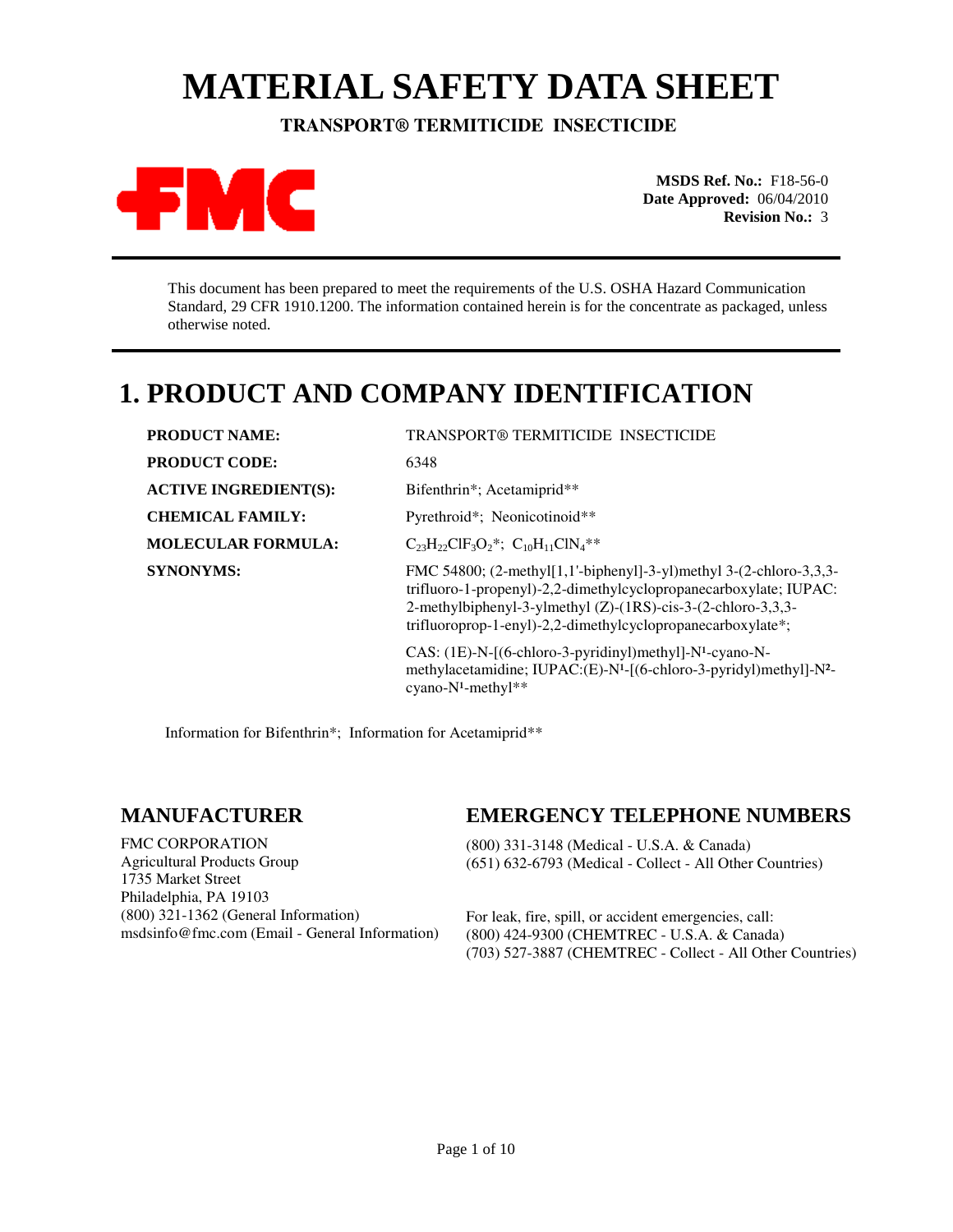### **2. HAZARDS IDENTIFICATION**

#### **EMERGENCY OVERVIEW:**

- White powder with a faint, slightly sweet odor.
- Slightly combustible. May support combustion at elevated temperatures.
- Thermal decomposition and burning may form toxic by-products.
- For large exposures or fire, wear personal protective equipment.
- May be harmful if swallowed.
- Irritating to the eyes.
- Prolonged, repeated exposure to respirable crystalline silica can cause silicosis or possibly cancer. See section 11 for additional details.
- Highly toxic to fish and aquatic organisms. Keep out of drains and water courses.

**POTENTIAL HEALTH EFFECTS:** Effects from overexposure may result from either swallowing or coming into contact with the skin or eyes. Signs of exposure include ataxia, tachypnea, tremors, chromorhinorrhea, lethargy, sagging eyelids, shallow breathing and abdominal bloating. Contact with bifenthrin may occasionally produce skin sensations such as rashes, numbing, burning or tingling. These skin sensations are reversible and usually subside within 12 hours.

**MEDICAL CONDITIONS AGGRAVATED:** None presently known.

## **3. COMPOSITION / INFORMATION ON INGREDIENTS**

| <b>Chemical Name</b>       | CAS#        | $Wt.\%$ | EC No.    | <b>EC Class</b>                   |
|----------------------------|-------------|---------|-----------|-----------------------------------|
| <b>Bifenthrin</b>          | 82657-04-3  | 27.27   | None      | T, Xn, Xi, N; R25-20-43-<br>50/53 |
| Acetamiprid                | 135410-20-7 | 22.73   | None      | Not classified                    |
| Synthetic amorphous silica | 112926-00-8 | ~533    | 231-545-4 | Not classified                    |
| Surfactant Blend           |             | 27.4    | None      | Not classified                    |
| Silica, quartz             | 14808-60-7  | < 0.8   | 238-878-4 | Not classified in Annex I         |

## **4. FIRST AID MEASURES**

**EYES:** Flush with plenty of water. Get medical attention if irritation occurs and persists.

**SKIN:** Wash with plenty of soap and water. Get medical attention if irritation occurs and persists.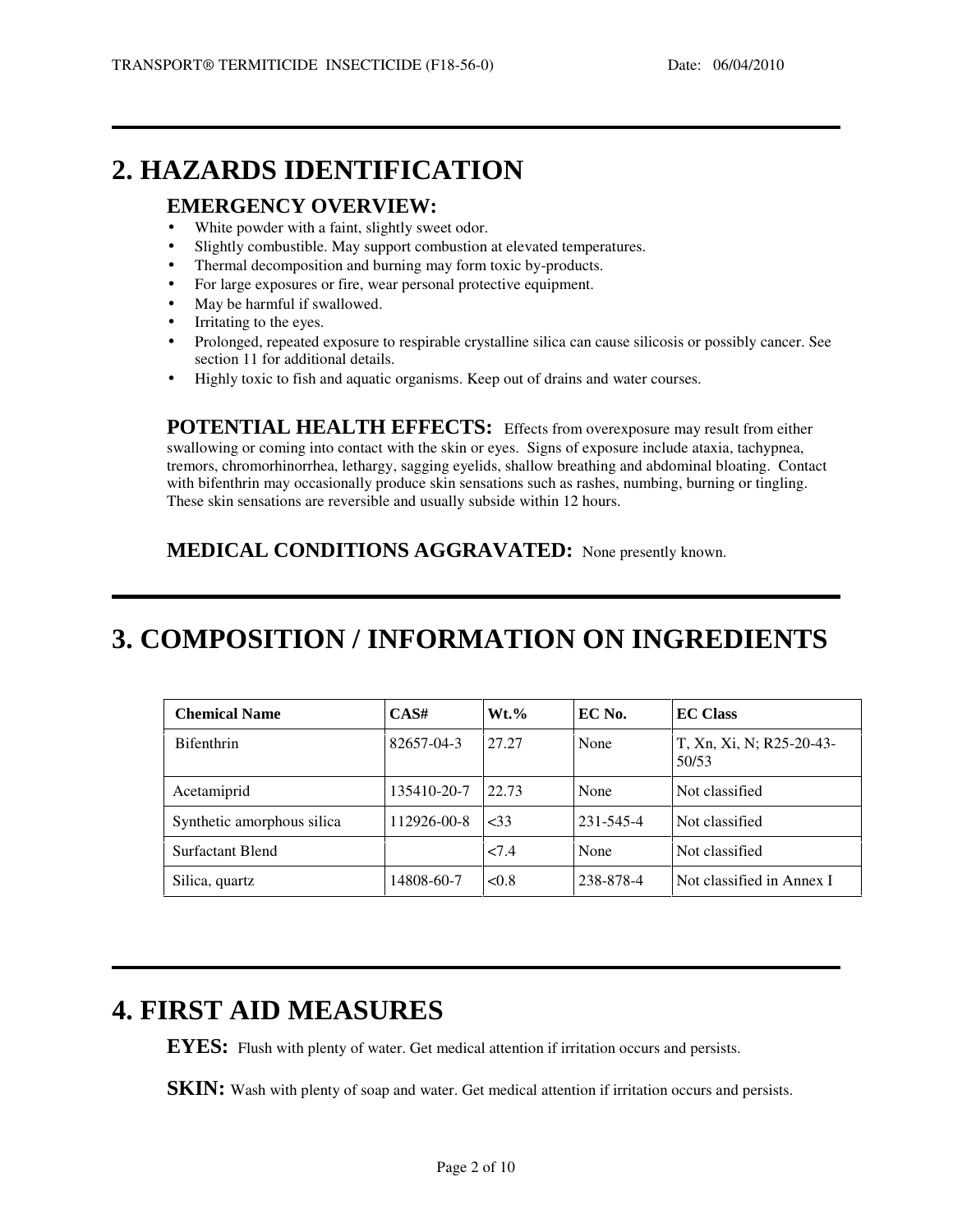**INGESTION:** Drink plenty of water. Never give anything by mouth to an unconscious person. If any discomfort persists, obtain medical attention.

**INHALATION:** Remove to fresh air. If breathing difficulty or discomfort occurs and persists, contact a medical doctor.

**NOTES TO MEDICAL DOCTOR:** This product has low oral, dermal and inhalation toxicity. It is irritating to the eyes and non-irritating to the skin. Reversible skin sensations (paresthesia) may occur and ordinary skin salves have been found useful in reducing discomfort. Treatment is otherwise controlled removal of exposure followed by symptomatic and supportive care.

## **5. FIRE FIGHTING MEASURES**

**EXTINGUISHING MEDIA:** Foam, CO<sub>2</sub> or dry chemical. Soft stream water fog only if necessary. Contain all runoff.

**FIRE / EXPLOSION HAZARDS:** Slightly combustible. This material may support combustion at elevated temperatures.

**FIRE FIGHTING PROCEDURES:** Isolate fire area. Evacuate downwind. Wear full protective clothing and self-contained breathing apparatus. Do not breathe smoke, gases or vapors generated.

## **6. ACCIDENTAL RELEASE MEASURES**

**RELEASE NOTES:** Isolate and post spill area. Wear protective clothing and personal protective equipment as prescribed in Section 8, "Exposure Controls/Personal Protection". Keep unprotected persons and animals out of the area.

Keep material out of streams and sewers. Large spills should be covered to prevent dispersal. For dry material, use a wet sweeping compound or water to prevent the formation of dust. If water is used, prevent runoff or dispersion of excess liquid by diking and absorbing with a non-combustible absorbent such as clay, sand or soil. Vacuum, shovel or pump waste into a drum and label contents for disposal.

To clean and neutralize contaminated area, scrub area with a solution of detergent (e.g. commercial product such as SuperSoap™, Tide®, Spic and Span®, or other high pH detergent) and water. Let solution sit for 5 minutes. Use a stiff brush to scrub affected area. Repeat if necessary to remove visible staining. Additional decontamination can be made by applying bleach (Clorox® or equivalent) to affected area.

Absorb wash-liquid as noted above, remove visibly contaminated soil and place into recovery / disposal container (plastic, open-top steel drum or equivalent). Place all clean-up material in a container, seal and dispose of in accordance with the method outlined in Section 13 "Disposal Considerations" below.

For further information on spill clean-up, waste disposal, or return of salvaged product, call the FMC Emergency Hotline number listed in Section 1 "Product and Company Identification" above.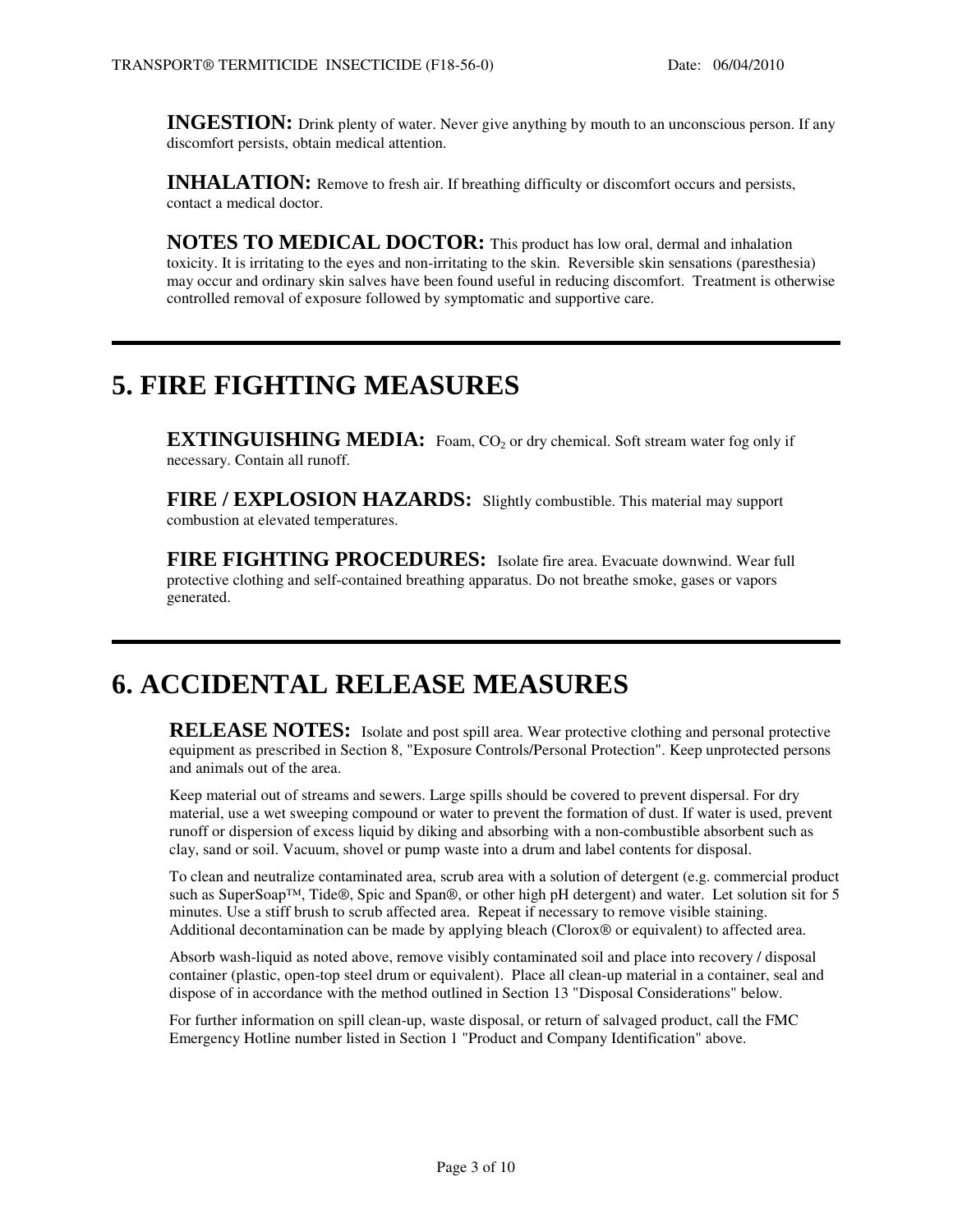## **7. HANDLING AND STORAGE**

**HANDLING AND STORAGE:** Store in a cool, dry, well-ventilated place. Do not use or store near heat, open flame or hot surfaces. Store in original containers only. Keep out of reach of children and animals. Do not remove packages from container except for immediate use. Do not store at temperatures below 0°C (32°F). Rough handling may cause breakage, especially at low temperatures. Allow to warm above 10°C (50°F) before use. Do not allow inner bags to become wet during storage. Do not handle inner bag with wet hands or wet gloves. Do not contaminate other pesticides, fertilizers, water, food or feed by storage or disposal.

## **8. EXPOSURE CONTROLS / PERSONAL PROTECTION**

| <b>Chemical Name</b>          | <b>ACGIH</b>                                                       | <b>OSHA</b>                                                                                                                                                        | <b>Supplier</b> |
|-------------------------------|--------------------------------------------------------------------|--------------------------------------------------------------------------------------------------------------------------------------------------------------------|-----------------|
| Synthetic amorphous<br>silica |                                                                    | (TWA) $(80/(\% \text{SiO}_2))$<br>$mg/m^3$ )                                                                                                                       |                 |
| Silica, quartz                | $0.025$ mg/m <sup>3</sup> (8-hour<br>TWA) (respirable<br>fraction) | $(10/(\%$ SiO <sub>2</sub> + 2) mg/m <sup>3</sup><br>(8-hour TWA, respirable<br>dust))<br>$(30/(\% \text{SiO}_2 + 2) \text{ mg/m}^3)$<br>(8-hour TWA, total dust)) |                 |

#### **EXPOSURE LIMITS**

**ENGINEERING CONTROLS:** No open flames. Prevent deposition of dust; use closed system, consider use of dust explosion-proof electrical equipment and lighting. Use local exhaust at all process locations where dust may be emitted. Ventilate all transport vehicles prior to unloading.

### **PERSONAL PROTECTIVE EQUIPMENT**

**EYES AND FACE:** For dust exposure, wear chemical protective goggles or a face shield with safety glasses.

**RESPIRATORY:** APPLICATORS / END-USERS: None required for proper use and handling. ALL OTHERS: For dust exposures wear, as a minimum, a properly fitted half-face or full-face air-purifying respirator, which is approved for pesticides (U.S. NIOSH/MSHA, EU CEN or comparable certification organization). Respirator use and selection must be based on airborne concentrations.

**PROTECTIVE CLOTHING:** Depending upon concentrations encountered, wear coveralls or long-sleeved uniform and head covering. For larger exposures as in the case of spills, wear full body cover barrier suit, such as a rubber rain suit. Discard clothing and other absorbent materials that have been drenched or heavily contaminated with this products concentrate. Do not reuse them. Leather items -such as shoes, belts and watchbands - that become contaminated should also be removed and destroyed. Launder all work clothing before reuse (separately from household laundry).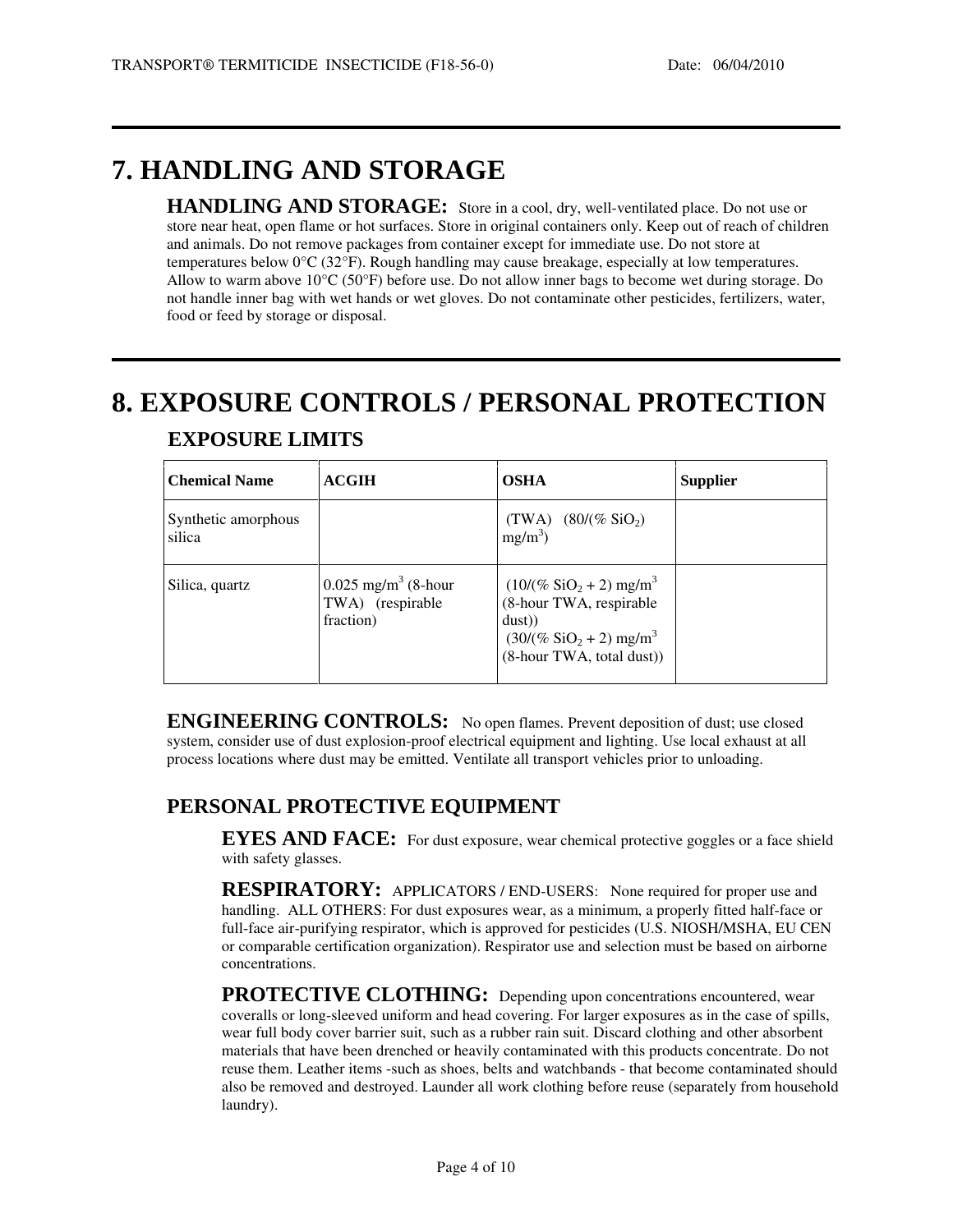**GLOVES:** Wear chemical resistant, waterproof gloves. Thoroughly wash the outside of gloves with soap and water prior to removal. Inspect regularly for leaks.

**WORK HYGIENIC PRACTICES:** Clean water should be available for washing in case of eye or skin contamination. Wash skin prior to eating, drinking, chewing gum, or using tobacco. Shower at the end of the workday.

## **9. PHYSICAL AND CHEMICAL PROPERTIES**

| <b>ODOR:</b>                        | Faint, slightly sweet                                                                           |
|-------------------------------------|-------------------------------------------------------------------------------------------------|
| <b>APPEARANCE:</b>                  | White powder                                                                                    |
| <b>DENSITY / WEIGHT PER VOLUME:</b> | Loose: 0.1538 g/mL $(9.6 \text{ lb/cu ft})$ ; Tapped: 0.2151 g/mL<br>$(13.43 \text{ lb/cu ft})$ |
| <b>FLASH POINT:</b>                 | Not applicable                                                                                  |
| <b>MOLECULAR WEIGHT:</b>            | 422.9 (bifenthrin) 222.7 (acetamiprid)                                                          |
| pH:                                 | 7.0 ( $\pm$ 0.5) (1% dispersion)                                                                |
|                                     |                                                                                                 |

## **10. STABILITY AND REACTIVITY**

| <b>CONDITIONS TO AVOID:</b>                                                 | Excessive heat and fire.                  |
|-----------------------------------------------------------------------------|-------------------------------------------|
| <b>STABILITY:</b>                                                           | Stable                                    |
| POLYMERIZATION:                                                             | Will not occur                            |
| <b>INCOMPATIBLE MATERIALS:</b>                                              | Strong bases, acids and oxidizing agents. |
| HAZARDOUS DECOMPOSITION PRODUCTS: Carbon monoxide, carbon dioxide, hydrogen | chloride and hydrogen fluoride.           |

### **11. TOXICOLOGICAL INFORMATION**

**EYE EFFECTS:** Irritating (rabbit)

**SKIN EFFECTS:** Non-irritating (rabbit)

**DERMAL LD**<sub>50</sub> $\mathbf{r}$  > 2,000 mg/kg (rabbit)

**ORAL LD**<sub>50</sub> $:$  > 550 mg/kg (rat)

**INHALATION LC**<sub>50</sub>: > 0.51 mg/l (4 h) (rat) Maximum attainable concentration - zero mortality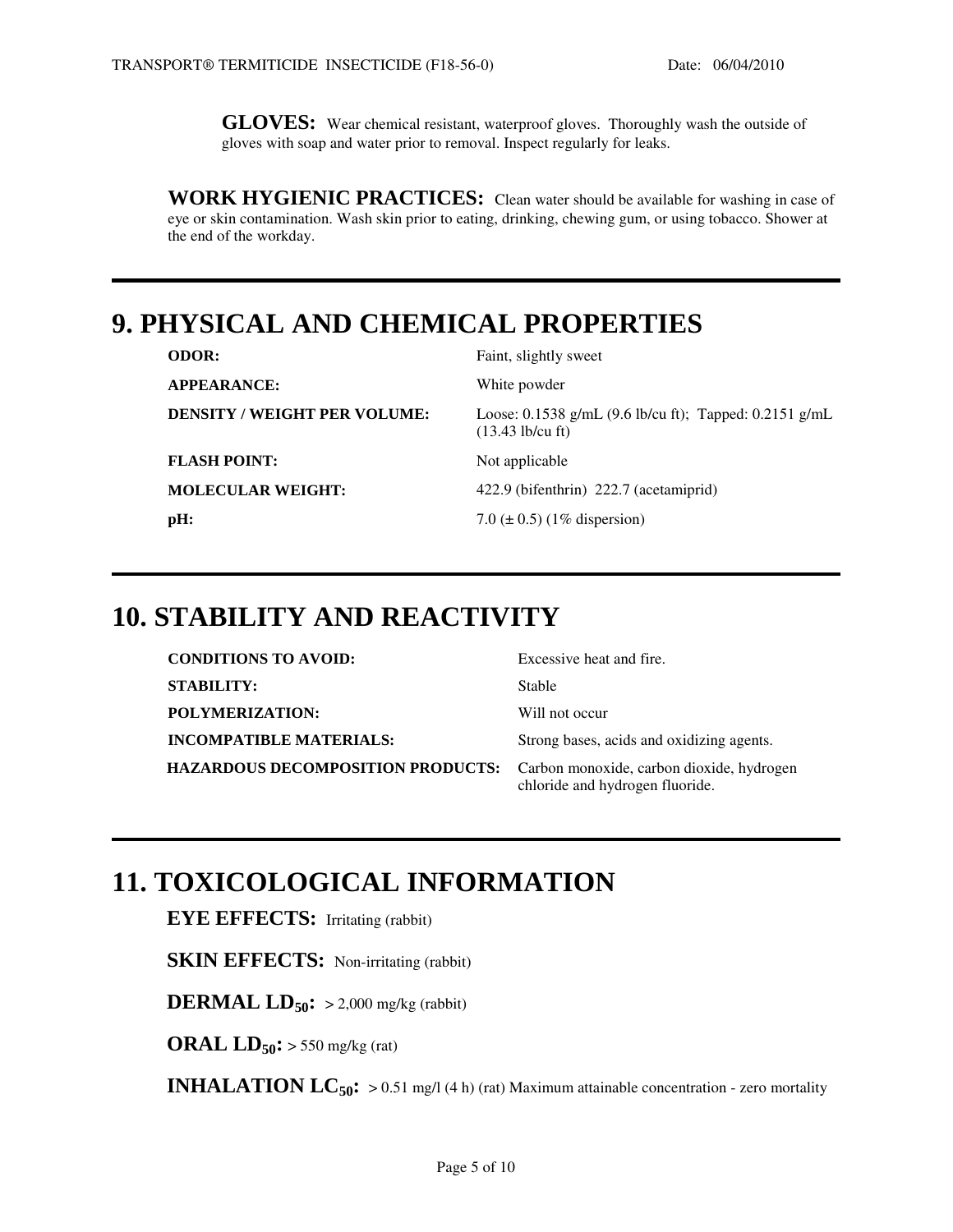#### **SENSITIZATION:** (Skin) Non-sensitizing (guinea pig)

**ACUTE EFFECTS FROM OVEREXPOSURE:** This product has low oral, dermal and inhalation toxicity. It is irritating to the eyes and non-irritating to the skin. It is non-sensitizing to the skin. No other acute toxicity information is available at this time.

**CHRONIC EFFECTS FROM OVEREXPOSURE:** No data available for the formulation. In studies with laboratory animals, bifenthrin did not cause reproductive toxicity or teratogenicity. Tremors were associated with repeated exposure of laboratory animals to bifenthrin. In lifetime feeding studies conducted with laboratory animals, a slight increase in the incidence of urinary bladder tumors at the highest dose in male mice was considered to be an equivocal response, not evidence of a clear compound-related effect. The overall absence of genotoxicity has been demonstrated in mutagenicity tests with bifenthrin.

In long term animal feeding studies with Acetamiprid, there was no evidence of carcinogenicity. In reproductive and developmental studies in animals, there was no effect on reproduction. Acetamiprid is not considered a carcinogen, mutagen or reproductive toxicant.

No adverse effects of pulmonary function or lung damage in workers were observed from long-term exposure to dusts of amorphous precipitated silica, silica gel containing no asbestos and <1% crystalline silica.

Repeated overexposure to crystalline silica for extended periods has caused acute silicosis. IARC has classified crystalline silica, inhaled in the form of quartz or cristobalite from occupational sources, as carcinogenic to humans (Group 1). NTP has classified respirable crystalline silica (quartz, cristobalite and tridymite) as "known to be a human carcinogen". The American Conference of Governmental Industrial Hygienists (ACGIH) has concluded that silica quartz is a suspected human carcinogen (A2 - limited evidence of carcinogenicity in humans and sufficient evidence of carcinogenicity in experimental animals with relevance to humans).

### **CARCINOGENICITY:**

| <b>Chemical Name</b>       | IARC | <b>NTP</b> | <b>OSHA</b> | <b>Other</b>       |
|----------------------------|------|------------|-------------|--------------------|
| Synthetic amorphous silica |      | Not listed | Not listed  | (ACGIH) Not listed |
| Silica, quartz             |      | Known      | Not listed  | $(ACGIH)$ A2       |
|                            |      | Carcinogen |             |                    |

## **12. ECOLOGICAL INFORMATION**

#### **ENVIRONMENTAL DATA:** No data available for the formulation.

Bifenthrin has moderate stability in the soil under aerobic conditions (half-life range from 65 - 125 days depending on soil type) and is stable at a wide range of pH values. Bifenthrin has a high Log Pow (6.6), a high affinity for organic matter, and is not mobile in soil. Therefore, there is little potential for movement into ground water. There is the potential for bifenthrin to bioconcentrate (BCF <2,000). Acetamiprid degrades rapidly by aerobic soil metabolism. There are no major issues for soil mobility since low use rate and rapid degradation reduce the amount for offsite movement. Environmental residues in drinking water are predicted to be low. Acetamiprid will not bioaccumulate in fish and in sediment, and it poses low risks to the environment relative to most other insecticides.

**ECOTOXICOLOGICAL INFORMATION:** No data available for the formulation.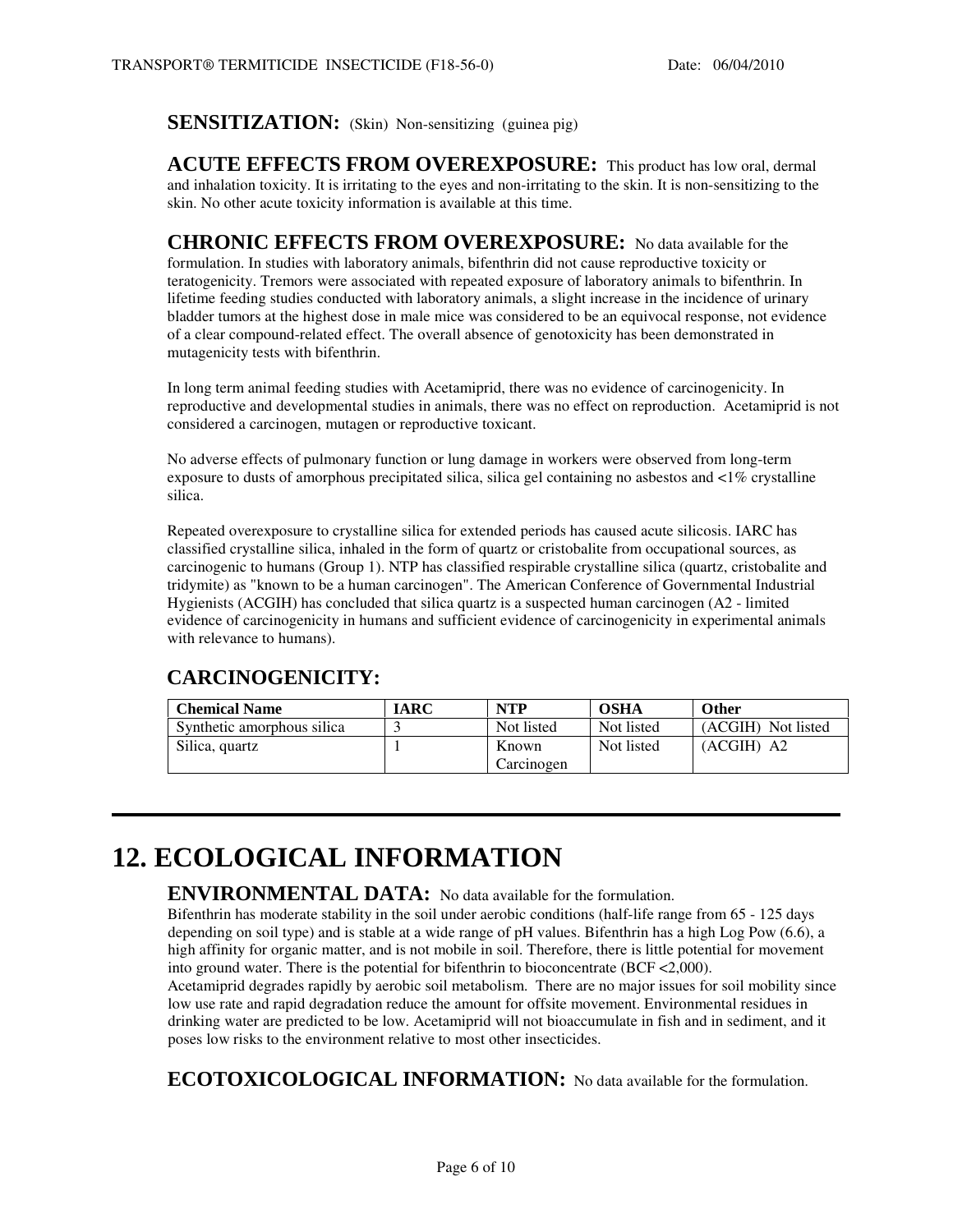Bifenthrin is highly toxic to fish and aquatic arthropods and  $LC_{50}$  values range from 0.0038 to 17.8 µg/L. In general, the aquatic arthropods are the most sensitive species. Care should be taken to avoid contamination of the aquatic environment. Bifenthrin had no effect on mollusks at its limit of water solubility. Bifenthrin is only slightly toxic to both waterfowl and upland game birds  $(LD_{50}$  values range from 1,800 mg/kg to  $>2,150$  mg/kg).

Acetamiprid use would pose minimal risk to fish and wildlife. Toxicity of Acetamiprid is selective to insects, but some uses may pose a risk to certain non-target aquatic invertebrates. It is only moderately toxic to bees. Acetamiprid use would generally pose low risk to threatened and endangered species, and it would pose minimal risk to non-target plants.

 $LD_{50}$  > 180 mg/kg (oral, Bobwhite quail)  $LC_{50}$  (48-hour) > 100 mg/L (Carp)  $LC_{50}$  (24-hour) > 200 mg/L (Daphnia magna)  $LD_{50} = 7.1 \mu$ g (Honey bee contact)  $LC_{50}$  (96-hour) = 119.3 g/m<sup>3</sup> (Rainbow Trout)  $EC_{50}$  (72-hour) > 98.3 mg/L (Algae)

## **13. DISPOSAL CONSIDERATIONS**

**DISPOSAL METHOD:** Open dumping or burning of this material or its packaging is prohibited. If spilled material cannot be disposed of by use according to label instructions, an acceptable method of disposal is to incinerate in accordance with local, state and national environmental laws, rules, standards and regulations. However, because acceptable methods of disposal may vary by location and regulatory requirements may change, the appropriate agencies should be contacted prior to disposal.

**EMPTY CONTAINER:** Non-returnable containers that held this material should be cleaned, prior to disposal, by triple rinsing. Containers which held this material may be cleaned by being triplerinsed, and recycled, with the rinsate being incinerated. Do not cut or weld metal containers. Vapors that form may create an explosion hazard. If burned, stay out of smoke.

## **14. TRANSPORT INFORMATION**

### **U.S. DEPARTMENT OF TRANSPORTATION (DOT)**

| PACKAGING TYPE:                  | Non-Bulk                                              |
|----------------------------------|-------------------------------------------------------|
| PROPER SHIPPING NAME:            | Not regulated as a hazardous material                 |
| PACKAGING TYPE:                  | Bulk                                                  |
| PROPER SHIPPING NAME:            | Environmentally hazardous substance,<br>solid, n.o.s. |
| <b>TECHNICAL NAME(S):</b>        | <b>Bifenthrin</b>                                     |
| PRIMARY HAZARD CLASS / DIVISION: | 9                                                     |
|                                  |                                                       |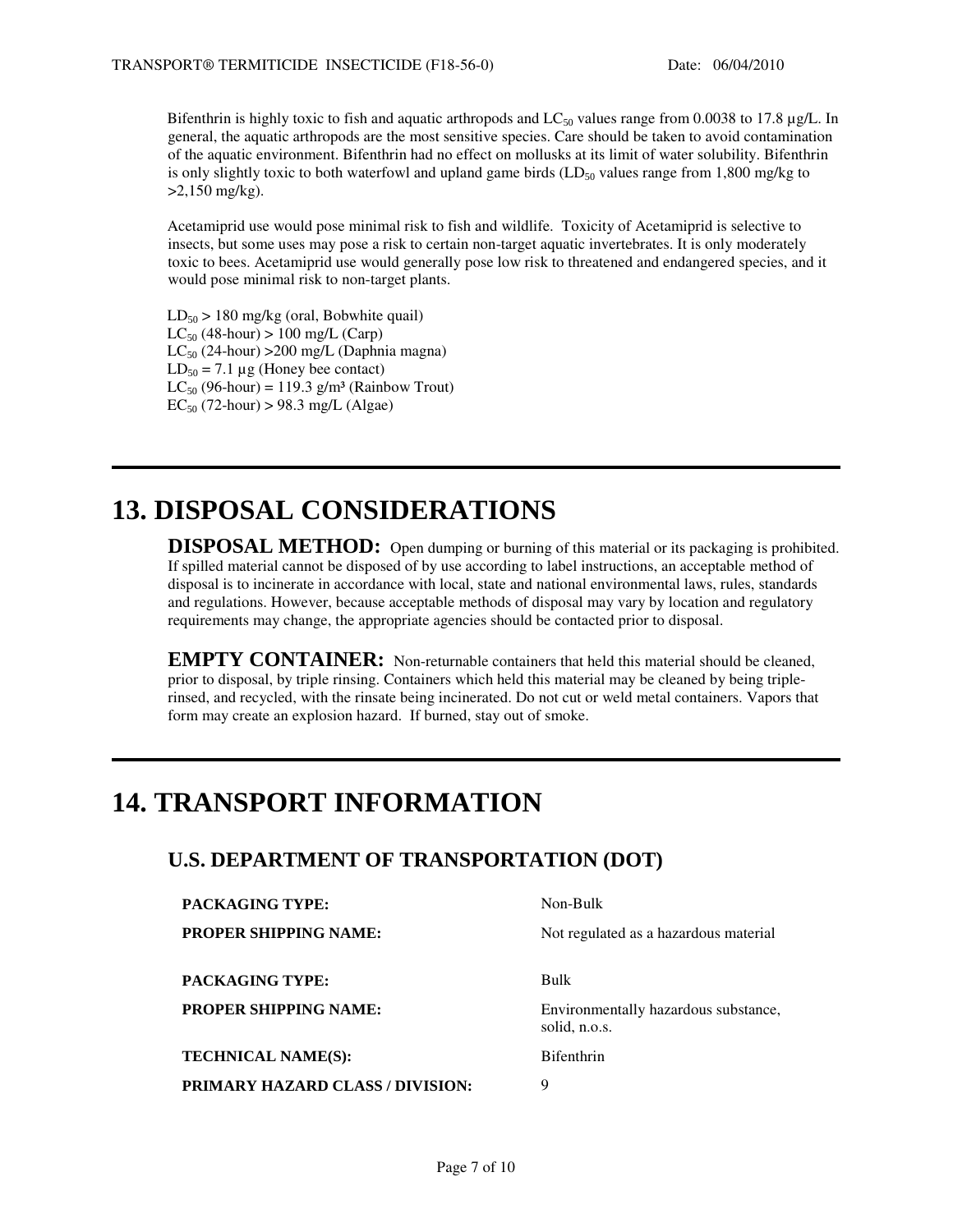| UN/NA NUMBER:            | UN 3077           |
|--------------------------|-------------------|
| PACKING GROUP:           | ш                 |
| <b>MARINE POLLUTANT:</b> | <b>Bifenthrin</b> |

#### **INTERNATIONAL MARITIME DANGEROUS GOODS (IMDG)**

| <b>PACKAGING TYPE:</b>                  | Non-Bulk                                              |
|-----------------------------------------|-------------------------------------------------------|
| <b>PROPER SHIPPING NAME:</b>            | Environmentally hazardous substance,<br>solid, n.o.s. |
| <b>TECHNICAL NAME(S):</b>               | <b>Bifenthrin</b>                                     |
| <b>PRIMARY HAZARD CLASS / DIVISION:</b> | 9                                                     |
| UN/NA NUMBER:                           | UN 3077                                               |
| <b>PACKING GROUP:</b>                   | Ш                                                     |
| <b>MARINE POLLUTANT:</b>                | <b>Bifenthrin</b>                                     |
| <b>ADDITIONAL INFORMATION:</b>          | EmS Number: F-A, S-F                                  |

### **ADR - EUROPEAN AGREEMENT CONCERNING THE INTERNATIONAL CARRIAGE OF DANGEROUS GOODS BY ROAD**

| <b>PACKAGING TYPE:</b>                  | Non-Bulk                                                         |
|-----------------------------------------|------------------------------------------------------------------|
| <b>PROPER SHIPPING NAME:</b>            | Environmentally hazardous substance,<br>solid, n.o.s.            |
| <b>TECHNICAL NAME(S):</b>               | <b>Bifenthrin</b>                                                |
| <b>PRIMARY HAZARD CLASS / DIVISION:</b> | 9                                                                |
| <b>CLASSIFICATION CODE:</b>             | M <sub>7</sub>                                                   |
| <b>UN/NA NUMBER:</b>                    | <b>UN3077</b>                                                    |
| <b>PACKING GROUP:</b>                   | Ш                                                                |
| <b>HAZARD IDENTIFICATION NUMBER:</b>    | 90                                                               |
| <b>ADDITIONAL INFORMATION:</b>          | <b>Environmentally Hazardous Substance:</b><br><b>Bifenthrin</b> |

### **INTERNATIONAL CIVIL AVIATION ORGANIZATION (ICAO) / INTERNATIONAL AIR TRANSPORT ASSOCIATION (IATA)**

PACKAGING TYPE: Non-Bulk

**PROPER SHIPPING NAME: Environmentally hazardous substance.**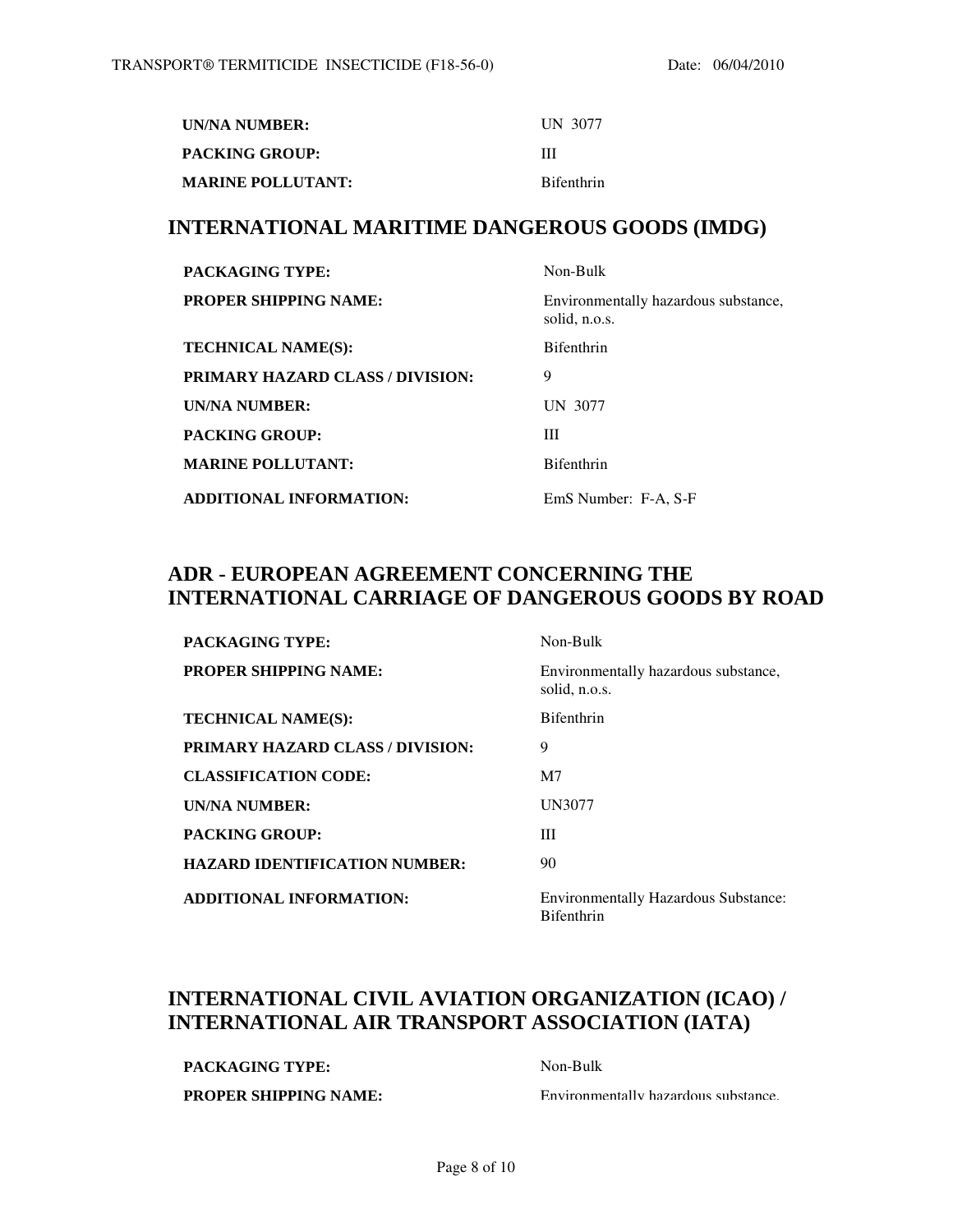|                                         | solid, n.o.s.                                                    |
|-----------------------------------------|------------------------------------------------------------------|
| <b>TECHNICAL NAME(S):</b>               | <b>Bifenthrin</b>                                                |
| <b>PRIMARY HAZARD CLASS / DIVISION:</b> | 9                                                                |
| UN/NA NUMBER:                           | UN3077                                                           |
| <b>PACKING GROUP:</b>                   | Ш                                                                |
| <b>ADDITIONAL INFORMATION:</b>          | <b>Environmentally Hazardous Substance:</b><br><b>Bifenthrin</b> |

#### **OTHER INFORMATION:**

HARMONIZED SYSTEM Import to the U.S.A.: 3808.91.2500 Export from the U.S.A.: 3808.91.0000

## **15. REGULATORY INFORMATION**

#### **UNITED STATES**

l

#### **SARA TITLE III (SUPERFUND AMENDMENTS AND REAUTHORIZATION ACT)**

#### **SECTION 302 EXTREMELY HAZARDOUS SUBSTANCES (40 CFR 355, APPENDIX A):** Not listed

#### **SECTION 311 HAZARD CATEGORIES (40 CFR 370):**

Immediate, Delayed

#### **SECTION 312 THRESHOLD PLANNING QUANTITY (40 CFR 370):**

The Threshold Planning Quantity (TPQ) for this product, if treated as a mixture, is 10,000 lbs; however, this product contains the following ingredients with a TPQ of less than 10,000 lbs.: None

#### **SECTION 313 REPORTABLE INGREDIENTS (40 CFR 372):**

This product contains the following ingredients subject to Section 313 reporting requirements: Bifenthrin

#### **CERCLA (COMPREHENSIVE ENVIRONMENTAL RESPONSE COMPENSATION AND LIABILITY ACT)**

**CERCLA DESIGNATION & REPORTABLE QUANTITIES (RQ) (40 CFR 302.4):** Not listed

#### **FEDERAL INSECTICIDE FUNGICIDE RODENTICIDE ACT**

U.S. EPA Signal Word: CAUTION